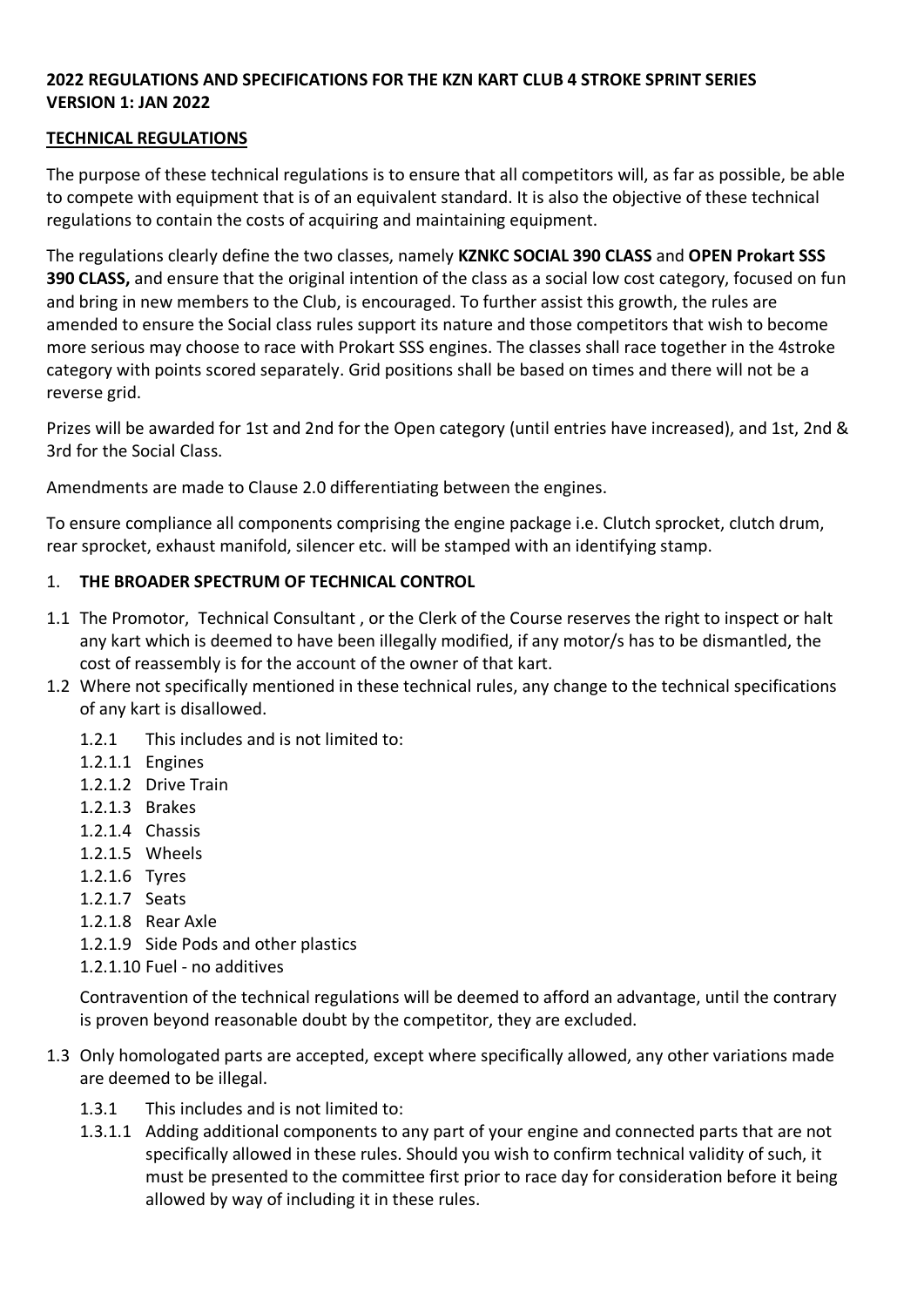## **2.0 ENGINES & CHASSIS**

## **2.1 KZNKC SOCIAL 390 CLASS**

- 2.1.1 Only Honda or Honda Generic GX 390 model T1, T2 and H1 OEM engines or stock engines will be allowed to compete in the series. F400 & SSS Series motors are not allowed in this class.
- 2.1.2 Only OEM Honda or Honda Generic carburettors (Class dependant) with size .92 jet and standard emulsion tube are permissible.
- 2.1.3 Only OEM Briggs and Stratton series approved fuel pumps are permissible.
- 2.1.4 Horsepower: Punjabi shall inspect the motor, skim the cylinder head as required, dyno test when necessary and install their engines seal. Only engines with the Punjabi seal are allowed.
- 2.1.5 The following modifications are permitted and shall be carried out by Punjabi only:
	- 2.1.5.1 The governor may be removed.
	- 2.1.5.2 The oil cut out relay may be removed.
	- 2.1.5.3 Accelerator linkages and routing are free. Only foot operated accelerator mechanisms are permitted.
	- 2.1.5.4 Air induction is by means of the standard OEM air filter, or as an option, the Motrix filter may be substituted, or alternative configurations maybe used as long as the engine complies with clause 2.1.4.
	- 2.1.5.5 Exhaust and manifold: Only standard exhausts and manifolds as supplied with engine package are permitted. No modifications to the exhaust system, that increase the power beyond that specified in 2.1.4 are allowed.
	- 2.1.5.6 Spark plugs: Only NGK BPR6ES spark plugs are permitted. Spark plugs must remain standard. Filing of electrodes or machining of thread body to allow indexing is strictly forbidden.
	- 2.1.5.7 An OEM electric self-starter may be fitted.
	- 2.1.5.8 The flywheel key may not be modified and the flywheel timing may be not be advanced.
	- 2.1.5.9 The Head may only be skimmed as deemed necessary by Punjabi.
	- 2.1.5.10 Thin gaskets are allowed. Gasket thickness may be adjusted by Punjabi to achieve the specified limits.
- 2.1.6 Where necessary for repairs, and to keep costs under control, only the Official Engine builder, Punjabi, may substitute OEM Honda parts with compatible generic parts and vice versa.
- 2.1.7 Chassis are not controlled but must be FIA/CIK homologated chassis.

## **2.2 OPEN Prokart SSS 390 CLASS**

- **2.2.1** Only Honda GX 390 model T1, T2 and H1 OEM engines supplied by 4 Stroke Workshop or stock engines will be allowed to compete in the series. Engines supplied will be sealed, together with a dynamometer report indicating that the horsepower is within the following parameters.
- 2.2.2 Only OEM Honda or Hoffman carburettors with size .92 jet and standard emulsion tube are permissible.
- 2.2.3 Only OEM Briggs and Stratton series approved fuel pumps are permissible.
- 2.2.4 Horsepower = Max: 22.5 as per the software output of the dynamometer calibrated at the beginningof the season. Upgrades to the dynamometer's sensors and software modules may require re-calibration of the dynamometer itself, resulting in a change of the maximum horsepower reading. This may result in a different reading as per the regulations and members will be notified of this when the dynamometer changes. All care is taken to ensure that when re-calibration occurs resulting in a change in readings, the maximum output reported by the software is still in line with the series' base tests at the beginning of the season. So in the event the dynamometer has a different reading to the base reading, all new tests will be conducted according to the new base test results.
- 2.2.5 Exhaust and manifold: Only standard exhausts and manifolds as supplied with engine package are permitted.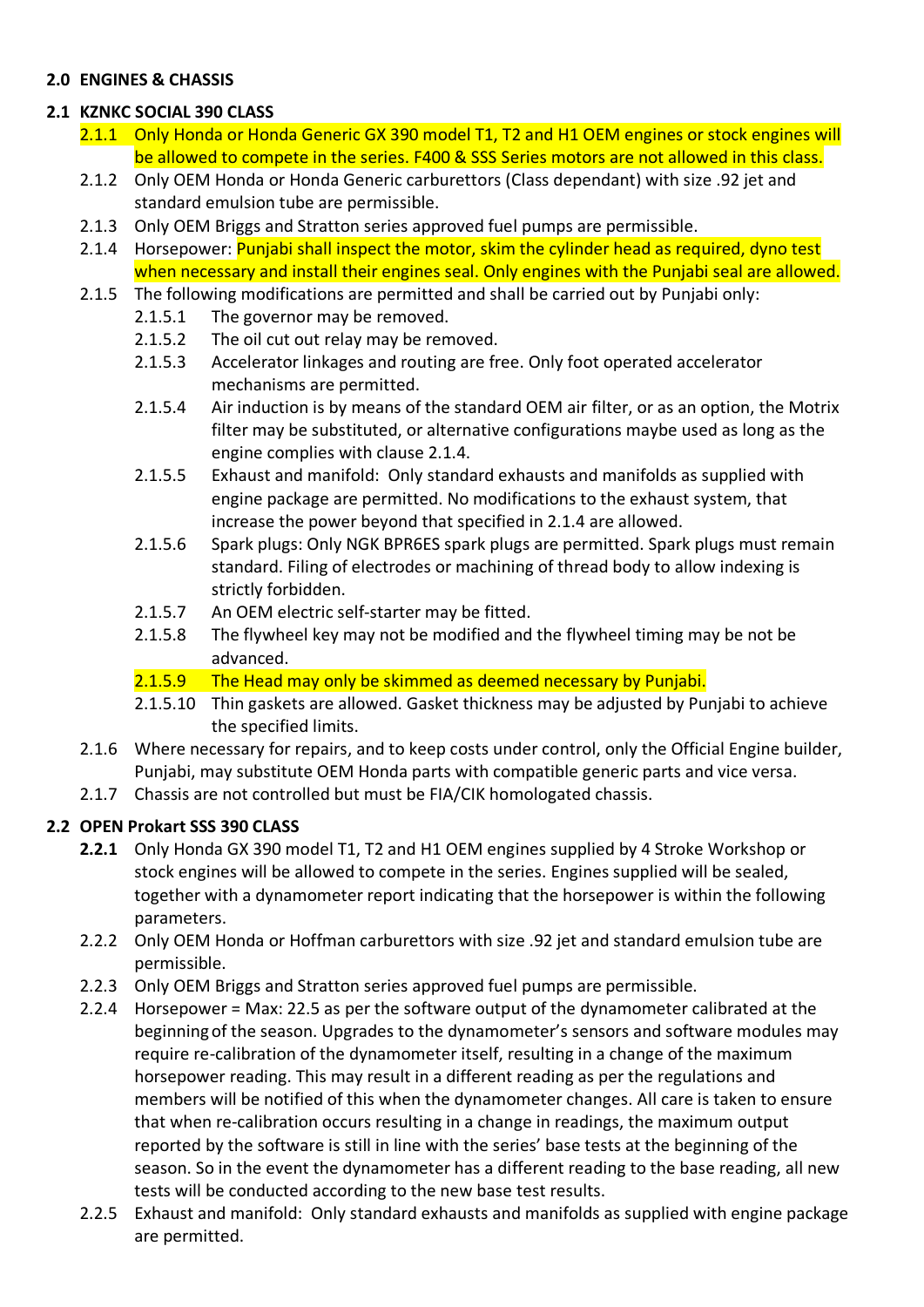- 2.2.6 The following modifications, to be carried out by the appointed engine builder only, will be permitted:
	- 2.2.6.1 The governor may be removed.
	- 2.2.6.2 The oil cut out relay may be removed.
	- 2.2.6.3 Accelerator linkages and routing are free. Only foot operated accelerator mechanisms are permitted.
	- 2.2.6.4 Air induction is by means of the standard OEM air filter, or as an option, the K&N Red filter may be substituted.
	- 2.2.6.5 Spark plugs. Only NGK BPR6ES spark plugs are permitted. Spark plugs must remain standard Filing of electrodes or machining of thread body to allow indexing is strictly forbidden.
	- 2.2.6.6 An OEM electric self-starter may be fitted.
	- 2.2.6.7 The crank may be machined and/or the head skimmed to achieve the horsepower per clause 2.2.4. This modification shall only be carried out by the 4 Stroke Workshop prior to the engine being tested and sealed.
- 2.2.7 All motors must remain sealed at all times. Broken seals will lead to exclusion from the results and technical check of the motor.
- 2.2.8 Where necessary for repairs, and to keep costs under control, only the Official Engine builder may substitute OEM Honda parts with compatible OEM Hoffmann parts and vice versa.
- 2.2.9 New engines supplied with a temporary seal, may be run in and used in ONE race. The engine MUST be returned to the officially appointed engine builder after one race, to be dynamometer tested and a permanent seal fitted. Failure to return the engine before the next race will result in the engine being impounded at the next race to be dynamometer tested and sealed . Penalty as per penalty schedule.
- 2.2.10 An engine may be changed during an event provided it has been dyno tested and sealed by the officially appointed engine builder, scrutinised and a scrutiniser's sticker affixed for that event. Penalty as per penalty schedule.
- 2.2.11 Chassis are not controlled but must be FIA/CIK homologated chassis.

# **2.3 DRIVE TRAIN**

- 2.3.1 The drive train consisting of clutch, sprockets and chain will be supplied with the engine, when purchased.
- 2.3.2 Final drive. The final drive will be by chain and sprocket as specified by the organiser.
- 2.3.3 Front sprocket = 15 teeth of .428 pitch Rear sprocket = 45 teeth of .428 pitch Chain = .428 pitch
- 2.3.4 Noram Premier centrifugal dry type clutch with blue springs as supplied by the organiser, to allow a clutch engagement speed of 2200rpm.

# **2.4 BRAKES AND BRAKING SYSTEM**

- 2.4.1 The brake system is free within the following parameters.
- 2.4.2 Single disc acting on the rear axle.
- 2.4.3 One single piston OEM brake calliper as supplied with chassis.
- 2.4.4 One two piston aftermarket replacement brake calliper of the following type: Speed EVO system. Homologation number: CIK/FIA153-16/FR/14 17-18/FR/17.
- 2.4.5 A back up cable operated brake linkage must be fitted to all karts.

# **2.5 WHEELS**

2.5.1 Front maximum wheel width between bead = 135mm.